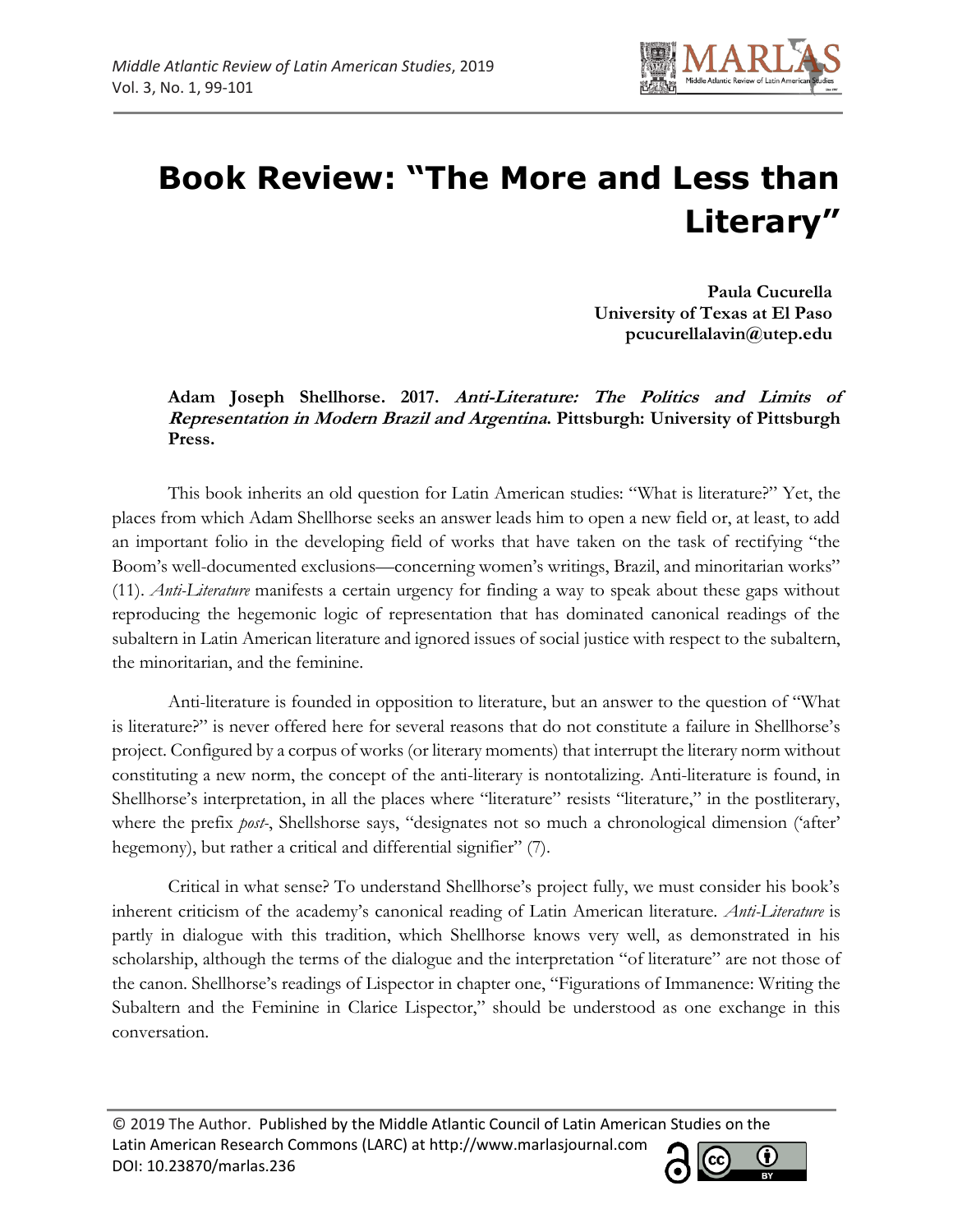## *Middle Atlantic Review of Latin American Studies*

Following Lispector's own "anti-literary" statements that seem to reject all political interpretations of her work, Shellhorse proposes reading *A hora da estrela* (1977) through a more profound and radically political lens that demonstrates the extent to which traditional notions of political engagement—the very notions rejected by Lispector—tend to rely on predetermined ideas of literature and women's writing. Shellhorse reads her syntax, in particular, as a means for interrogating our political relation to language: "In Lispector, the question of politics did not concern representing the marginal, the subaltern, or even women through literature. [… F]or Lispector the question of *vanguarda* concerned the creation of a new relation to syntax and the being of language" (30).

Shellhorse adopts a similar interpretative approach in chapter two, "The Letter's Limit: Anti-Literature and Politics in David Viñas." He attempts to do justice to the full spectrum of Viñas's literary commitment and, specifically, to the particular and diverse ways in which his work addresses and intervenes in the political. According to Shellhorse, at stake in the Argentinean's work "is a necessary regeneration of language that purges it of the abrasions and ideological clichés of bourgeois calculative logic. Literature must turn against itself, in opposition to its historically sedimented image" (47). In this interpretation, Viñas's work would challenge the traditional concept of literature, along with the perceptions and notions that have historically organized the logic of its institution, with the effect of operating a redistribution and resignification of writing.

Shellhorse sees a similar effect modeled by the work of the Brazilian poets discussed in chapter three, "Subversions of the Sensible: The Poetics of Antropofagia in Brazilian Concrete Poetry." For Oswald de Andrade and the Brazilian concrete poets, true revolution in literature consists of changing the very concept of the literary. In this sense, Shellhorse reads Andrade's cannibalism of the nonpoetic (popular speech and media) as a strategy to renew poetry. This operation also has the effect of making "poetry" and daily life converge in ways that inspire a more complex understanding of language as a field; no longer simply a given, language is now open to transformative interventions. Shellhorse also underscores the continuity between Andrade's project and the ideas of modernists and late modernists like Pound, Mallarmé, Cummings, and Joyce, which has the advantage of providing a new context (continental modernist ideas) for reading Brazilian concrete poetry heavily influenced by Andrade's work. In so doing, Shellhorse reconstructs the nonidentitary logic at stake in the aesthetic operations of both Andrade and the Brazilian concrete poets. To the same end, Shellhorse mobilizes the concept of intertextuality in chapter four, "The Untimely Matter of Anti-Literature: The Politics of Representation in Haroldo de Campos's *Galáxias.*" In particular, his insistence on intertextuality challenges the longstanding but problematic dichotomy between a text's "autonomy" and its concrete historical intervention.

Finally, chapter five, "The Antinomies of Anti-Literature: The Politics of the Baroque in Haroldo de Campos and Osman Lins," bears the double function of analyzing the baroque poetic of sensation at play in Osman Lins's work as a case study of subaltern writing and, at the same time, sampling the rich possibilities for rediscovering Latin American literature by moving beyond the perspective of the Boom.